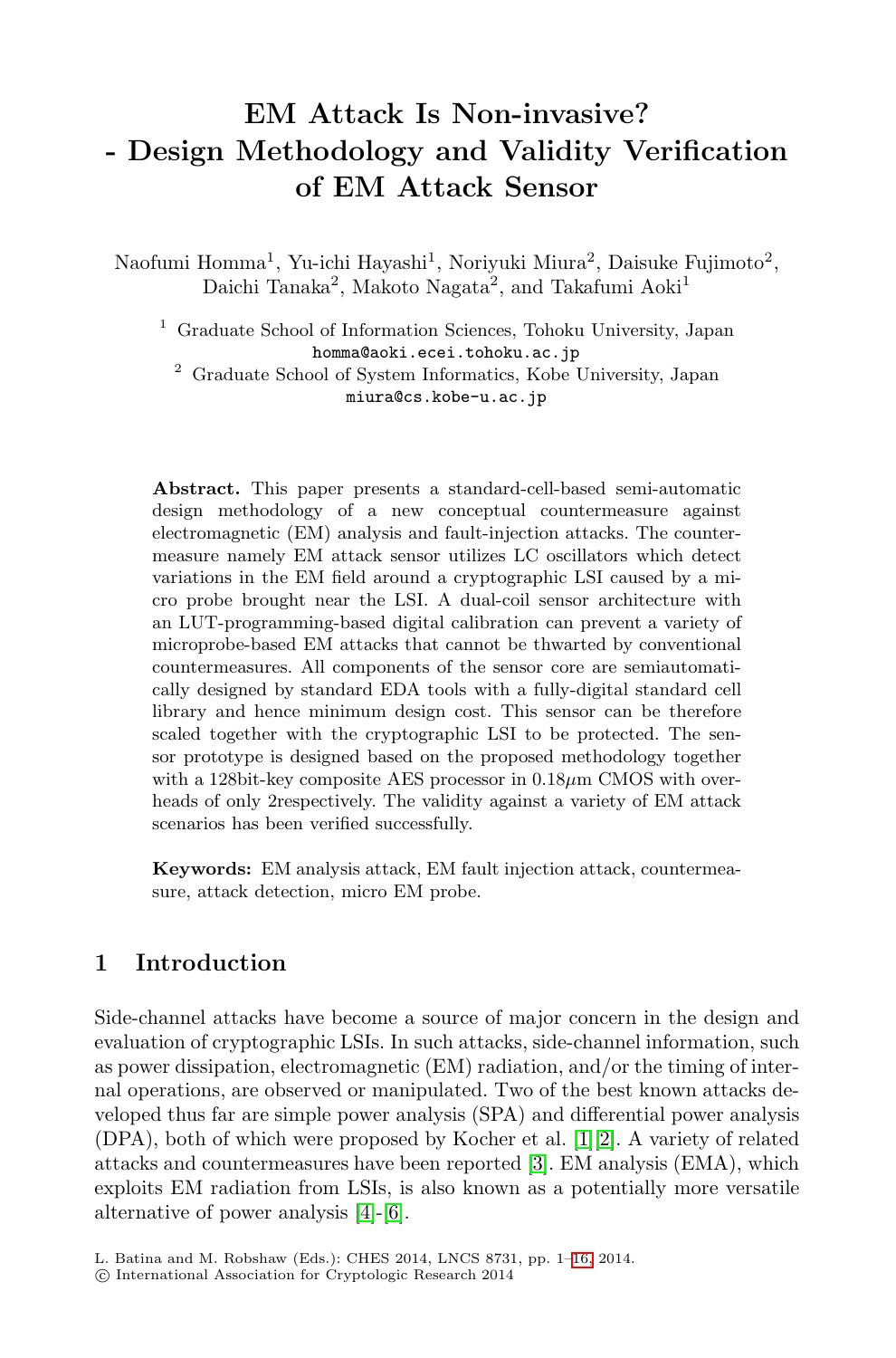#### 2 N. Homma et al.

One of the main characteristics [of](#page-14-2) EMA is that it can perform the precise observation of information leakage from a specific part of the target LSI. Such locally observed EM radiation underlies t[he](#page-14-3) effectiveness of EMA [7]. In a semiinvasive context, it enables attacks to be performed at the surface of LSIs beyond the conventional security assumptions (i.e., power/EM models or attackers' capabilities). For example, the study on EMA in [8] showed that the use of micro magnetic field probing makes it possible to obtain more detailed information about an unpacked microcontroller. The authors of [8] first showed that the charge (low-to-high transiti[on\)](#page-14-4) and discharge (high-to-low transition) are distinguishable by EMA. The feasibility and effectiveness of localized EM fault injection exploiting this feature were also demonstrated in [9]. In general, such semi-invasive attacks are feasible since a plastic mold package device can be unpacked easily at low cost. Hereafter, we refer to the above sophisticated EM attack measuring and exploiting local information by micro scale probing as "mi[crop](#page-15-1)robe-based [EM](#page-14-5) attack."

More surprisingly, the possibility of exploiting leaks inside semi-custom ASICs by such microprobe-based EMA was shown in [10]. This impressive work showed current-path and internal-gate leaks in a standard cell, and geometric leaks in a memory macro were measurable by placing a micro magnetic field probe on its surface. This suggests that most of the conventional countermeasures become ineffective if such leaks are measured by attackers. For example, measuring current-path leaks circumvents conventional gate-level countermeasures involving WDDL [11], RSL [12], and MDPL [3]. Furthermore, measuring internal-gate leaks (e.g., fro[m X](#page-14-4)OR gates) can be used to exploit, for example, XOR gates for unmasking operations. Conventional ROM-based countermeasures using dualrail and pre-charge techniques can also be circumvented by measuring geometric leaks in a memory macro. These results still seem to be only in the realm of laboratory case studies. However, there is no doubt that microprobe-based EMA attacks on the surface of LSIs represent one of the most feasible types of attacks that operate by exploiting such critical leaks.

In order to reduce current-path and internal-gate leaks, a transistor-level countermeasure was also discussed in [10]. Such leaks can be reduced using transistorlevel balancing (hiding). However, transistor-level countermeasures usually increase the design cost and significantly decrease the circuit performance. In the worst-case scenario, [desi](#page-15-2)gners are required to prepare many balanced cells for every critical component and to perform the place and route with the utmost care. In addition, the literature does not provide any countermeasures against geometric leaks. Thus, the problem of designing effective countermeasures is still open, and the threat of microprobe-based EM attacks using such leaks is expected to increase in the future with the advancement of measurement instruments and techniques.

A natural approach to counteracting microprobe-based EM attacks is to prevent micro probes from approaching the LSI surface. The detection of package opening might be a possible solution [13], but such detection usually employs special packaging materials, which limits its applicability due to the substantial increase in manufacturing cost. In addition, tailored packaging cannot guarantee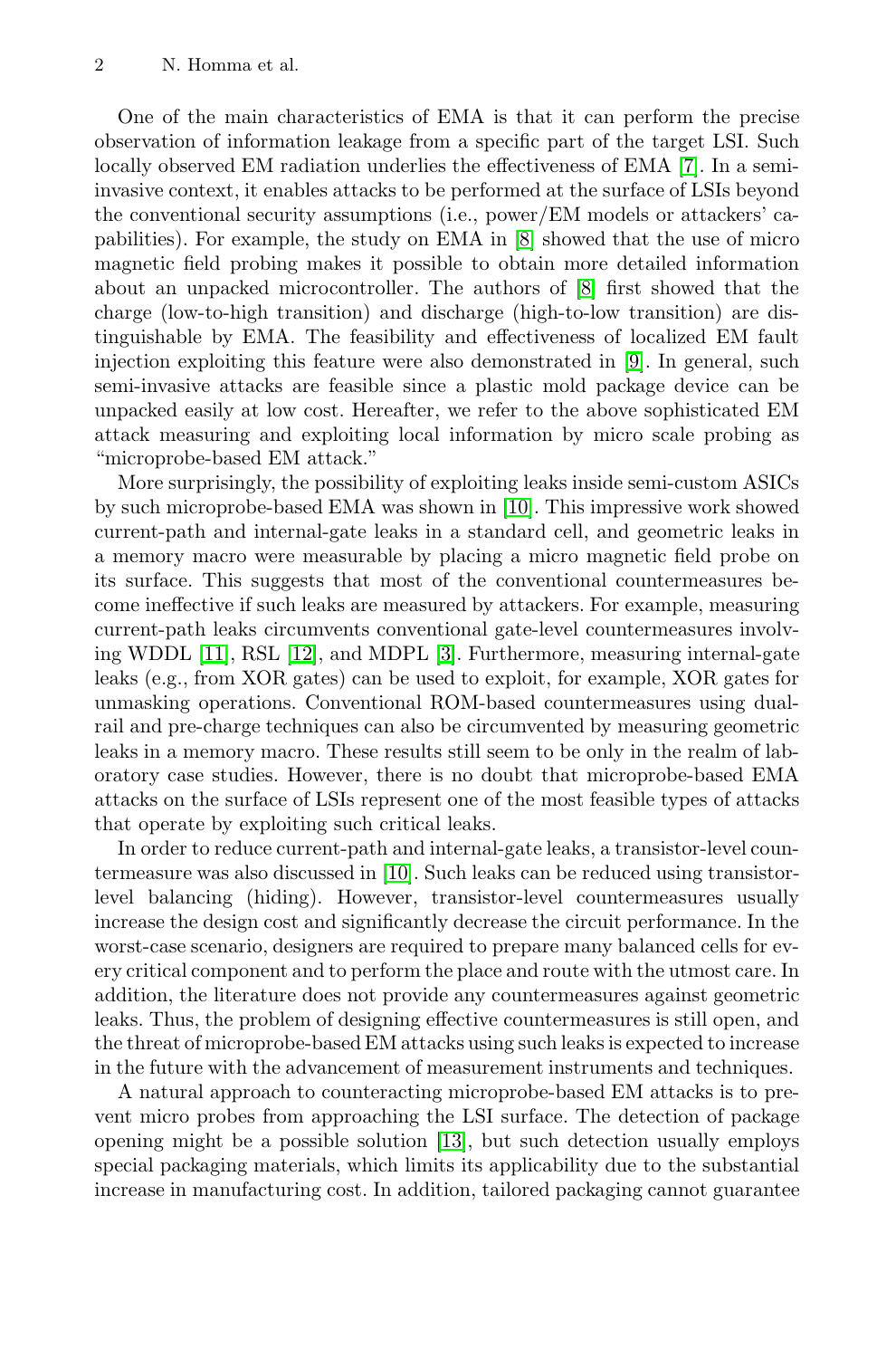resistance against attacks from the reverse side of the chip. Another possibility is to install an active shield on or around the LSI to be protected [14]-[16]. However, the power needed to drive signals through the shield is non-trivial. A dynamic active shield surrounding an LSI was first presented in [16]. The new concept of 3D LSI integration is designed to counteract EM attacks exploiting all aspects of the LSI. However, such shielding countermeasures inevitably increase power consumption and implementation cost.

With the aim to address the above issues, this paper introduces a new countermeasure against such high-precision EM attacks using micro EM probes. The counte[rme](#page-14-4)asure is based on the physical law that any probe (i.e., a looped conductor) is electrically coupled with the measured object when they are placed close to each other. In other words, a probe cannot measure the original EM field without disturbing it. The proposed method detects the invasion by employing a sensor base[d o](#page-15-3)n LC oscillators and therefore applies to any EM analysis and fault injection attack implemented with an EM probe placed near the target LSI. Such sensing is particularly resistant to attacks performed very near or on the surface of cryptographic cores, which are usually assumed for microprobe-based EM attacks, such as in [10]. In addition, the countermeasure uses a dual-coil sensor architecture and an LUT-programming-based digital sensor calibration in order to thwart a variety of microprobe-based EM attacks.

The original concept and the key sensor circuit block validation were presented in our previous report [17]. This paper proposes a standard-cell-based semi-automatic design methodology using conventional circuit design tools. A demonstrator LSI chip fully integrating a complete set of an AES processor and the sensor is brand-new designed by the proposed systematic design methodology. The sensor is composed of sensor coils and a sensor core integrated into the cryptographic LSI. It can be designed at the circuit level rather than at the transistor level since all components of the sensor, even including the coils, are semi-automatically designed by standard EDA tools with a fully-digital standard cell library, which minimizes the design cost. The validity and performance of the sensor designed based on the proposed methodology are demonstrated through experiments using a prototype integrating a 128bit-key composite AES processor in a  $0.18\mu$ m CMOS process. We confirm that the prototype sensor successfully detects a variety of microprobe-based EM attacks with overheads of only 2% in area, 9% in power, and 0.2% in performance. Thus, the major contributions of the present paper are establishing a systematic design flow for the sensor using conventional circuit design tools, showing that the sensor can be developed at the circuit level, and demonstrating the validity and performance of the prototype sensor designed by using our design flow through a set of experiments for different attack scenarios.

The remainder of this paper is organized as follows. Section 2 introduces the concept of the countermeasure with the EM attack sensor. In Section 3, the semi-automatic design flow for the sensor is proposed. Section 4 shows the experimental results obtained using the prototype integrated into an AES processor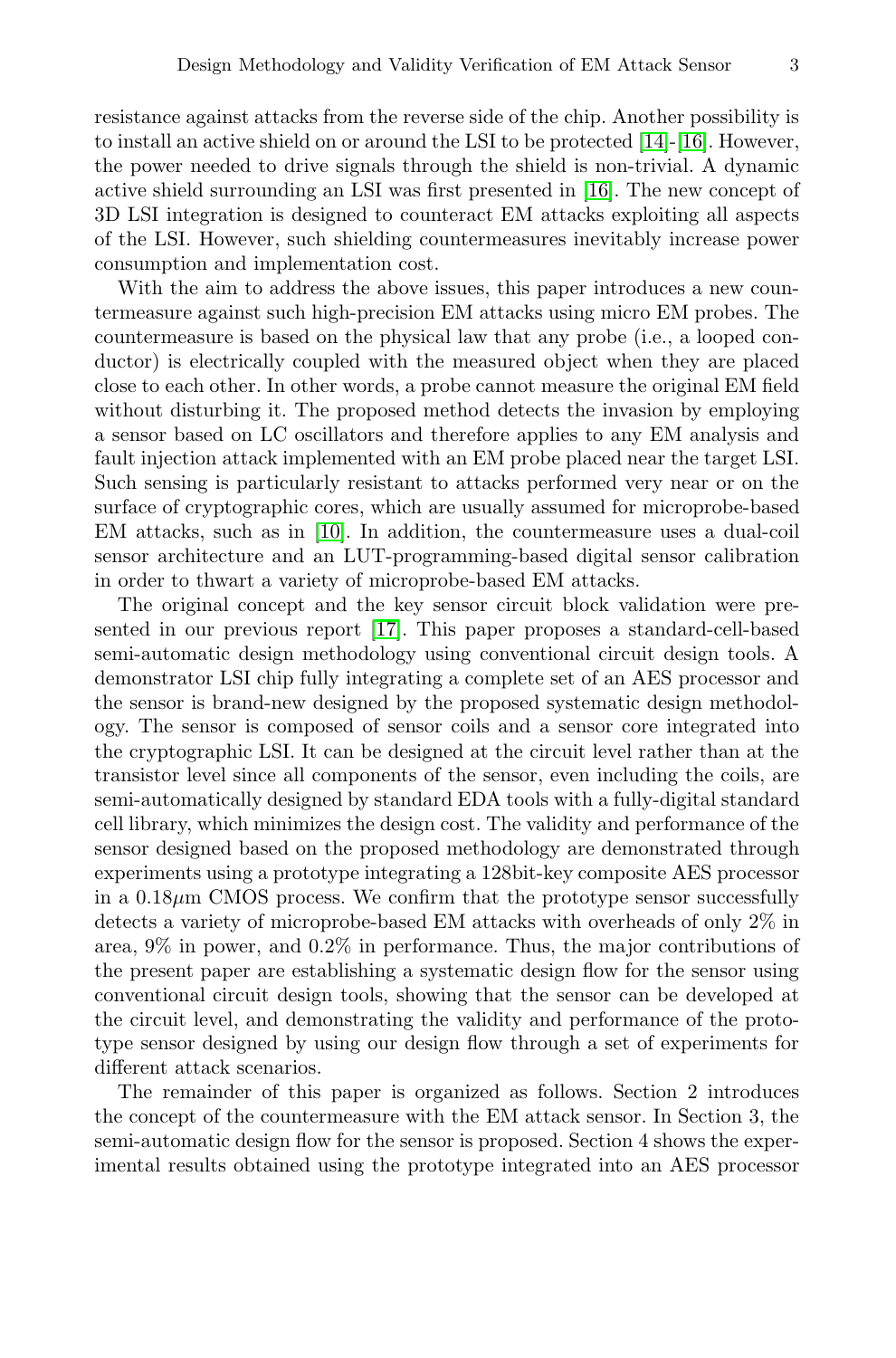

**Fig. 1.** Basic concept

and discusses its capabilities and limitations. Finally, Section 5 presents some concluding remarks.

## **2 EM Attack Sensor**

Figure 1 illustrates the basic concept of the EM attack sensor. When a probe (i.e., a looped conductor) is brought close to an LSI (i.e., another electric object), mutual inductance increases. This is a physical law that is unavoidable in magnetic field measurement. Assuming current flowing through a coil (i.e., an LC circuit), its frequency shifts due to the mutual inductance  $M$ . The original frequency  $f_{LC}$  and the shifted frequency  $\hat{f}_{LC}$  are approximately given by

$$
f_{LC} \approx \frac{1}{2\pi\sqrt{LC}},\tag{1}
$$

$$
\tilde{f}_{LC} \approx \frac{1}{2\pi\sqrt{(L-M)C}},\tag{2}
$$

respectively. Thus, it is possible to detect the presence of a probe that has been placed inside a common LSI package by detecting the frequency shift induced in an LC circuit. Note that the corresponding variation in electric field is also detectable in the equivalent principle by capacitive coupling.

The single-coil sensing scheme in Fig. 1 is simple and straightforward, but it requires a frequency reference generated either inside or outside the LSI for detecting frequency shifts. However, any external clock signal, including a system clock, may be manipulated by the attacker, and therefore cannot be used as a reliable frequency reference. In addition, an on-chip frequency reference requires area- and power-hungry analog circuitry, such as a bandgap reference circuit. These drawbacks of the single-coil scheme are overcome by using a dual- or multi-coil scheme.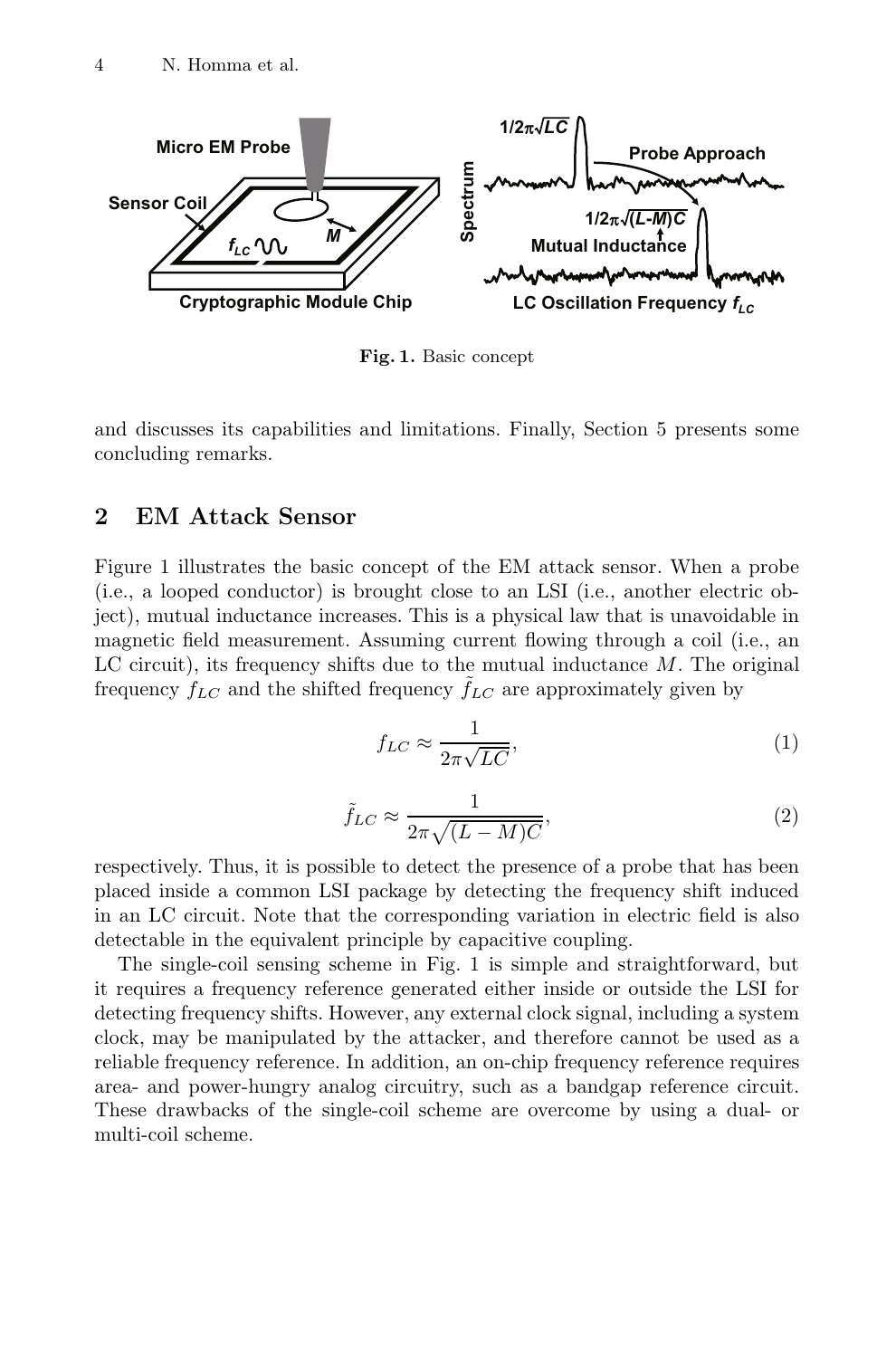

**Fig. 2.** Dual-coil sensor architecture

Figure 2 illustrates the concept of the dual-coil sensor architecture, where two coils are installed on the cryptographic core to be protected. Using two coils with different shape and number of turns, it is possible to detect an approaching probe by the difference of the oscillation frequencies of the two coils. This dual-coil sensor architecture avoids using any absolute frequency reference that is required in the single-coil scheme. The difference of frequencies is constant and remains detectable even if a frequency reference, such as a system clock, is tampered with. In addition, the difference of the frequencies of the two coils enables probe detection in a variety of probing scenarios (e.g., dual probing and cross-coil probing).

To enhance the attack detection accuracy, PVT (process, voltage, and temperature) variation in <sup>f</sup>*LC* should be suppressed. A ring oscillator can be utilized as a PVT monitor for calibrating  $f_{LC}$  [17]. The abovementioned LC oscillators do not employ any varactor capacitance as they have a positive temperature coefficient  $(k_{TC} > 0)$ . Instead, small MOS capacitors with low  $k_{TC}$  are connected to the oscillator only for calibration. The <sup>f</sup>*LC* variation in this design is inversely proportional to the transconductance of a  $g_m$  cell in the LC oscillator. As a result, the LC and the ring oscillators have a monotonic inverse dependence on PVT, and thus <sup>f</sup>*LC* can be digitally calibrated in one step with only two counters and a small lookup table (LUT) used for converting the difference of clock counts into capacitance values (i.e., the number of capacitors).

In the calibration, first we switch on both the LC and ring oscillators, after which we check the outputs of the counters attached to the oscillators, and finally increase or decrease the number of capacitors in accordance with the difference of counts. Here, a relative frequency difference is utilized, similarly to the attack detection concept. Such digital calibration setup is implemented in a compact and low-power manner since it does not require any analog circuitry for frequency reference. In principle, this calibration only handles <sup>f</sup>*LC* shift due to PVT variation, and the shift  $\Delta f$  due to an approaching probe always remains after the calibration. Even if the probe is placed close to the chip before the power supply is switching on, the probe can be detected immediately after wake-up.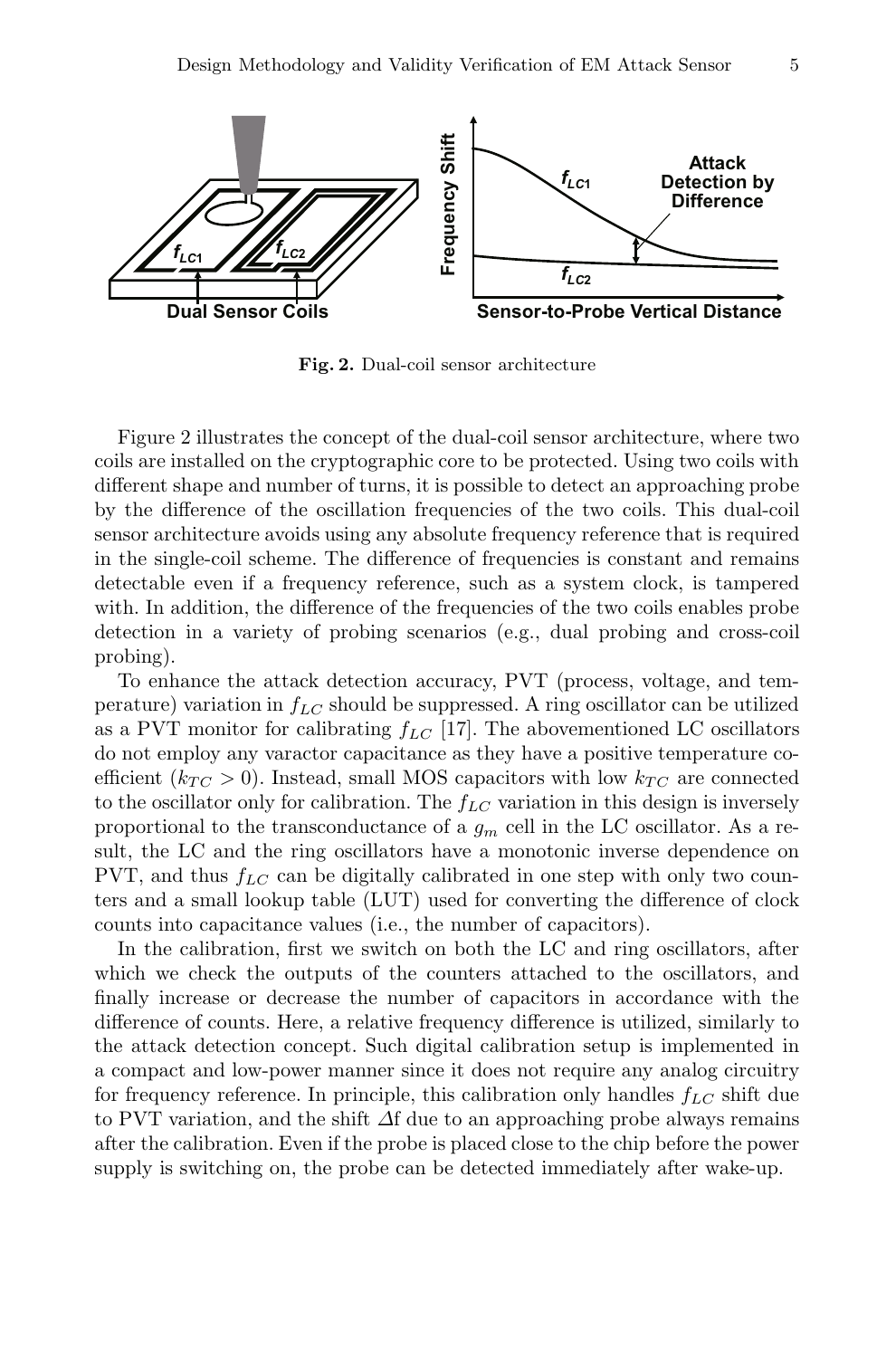

**Fig. 3.** Circuit diagram

## **3 Design Methodology**

Figure 3 depicts a circuit diagram of the sensor core circuit. It consists of LC oscillators connected to sensor coils L1 and L2, ring oscillators, a detection logic circuit, two calibration logic circuits, and a control logic circuit. For the best compatibility with the standard digital design flow, standard digital cells are assigned to all the circuit components. The  $g_m$  cell of the LC oscillator can be realized by using two gated CMOS inverter and the MOS capacitor bank is composed of 2*<sup>n</sup>* sets of unit MOS capacitors with switch controlled by digital binary code Ccode. All other circuit components are of course realized by using the standard digital cell library. The sensor core performs detection of frequency difference, calibration of LC oscillator frequencies, and timing control of the sensor operation.

The detection logic circuit calculates the difference of LC oscillation frequencies by subtracting the clock counts of LCclk1 and LCclk2, which indicate the digitized values of the oscillation frequencies <sup>f</sup>*LC*<sup>1</sup> and <sup>f</sup>*LC*<sup>2</sup>, respectively.

The two calibration logic circuits calculate the difference of clock counts of LCclk1 (LCclk2) and ROclk1 (ROclk2) obtained from the LC and ring oscillators, respectively. Here, note that we know both the frequencies of LC and ring oscillators in advance under typical PVT conditions. The difference is converted into the capacitance value Ccode1 (Ccode2) based on the lookup table (LUT) connected to the calibration logic circuit. The Ccode1 (Ccode2) switches the number of capacitors connected to the LC oscillator and consequently calibrates the LC oscillator frequency.

Figure 4 illustrates the process of calibration, where the LC and ring oscillators have a monotonic inverse dependence on the supply voltage and  $\Delta C$ indicates the capacitance determined by the difference of LC and ring oscillation frequencies. Although Figure 4 illustrates a case when the supply voltage varies, this calibration method is applicable to variations in process and temperature.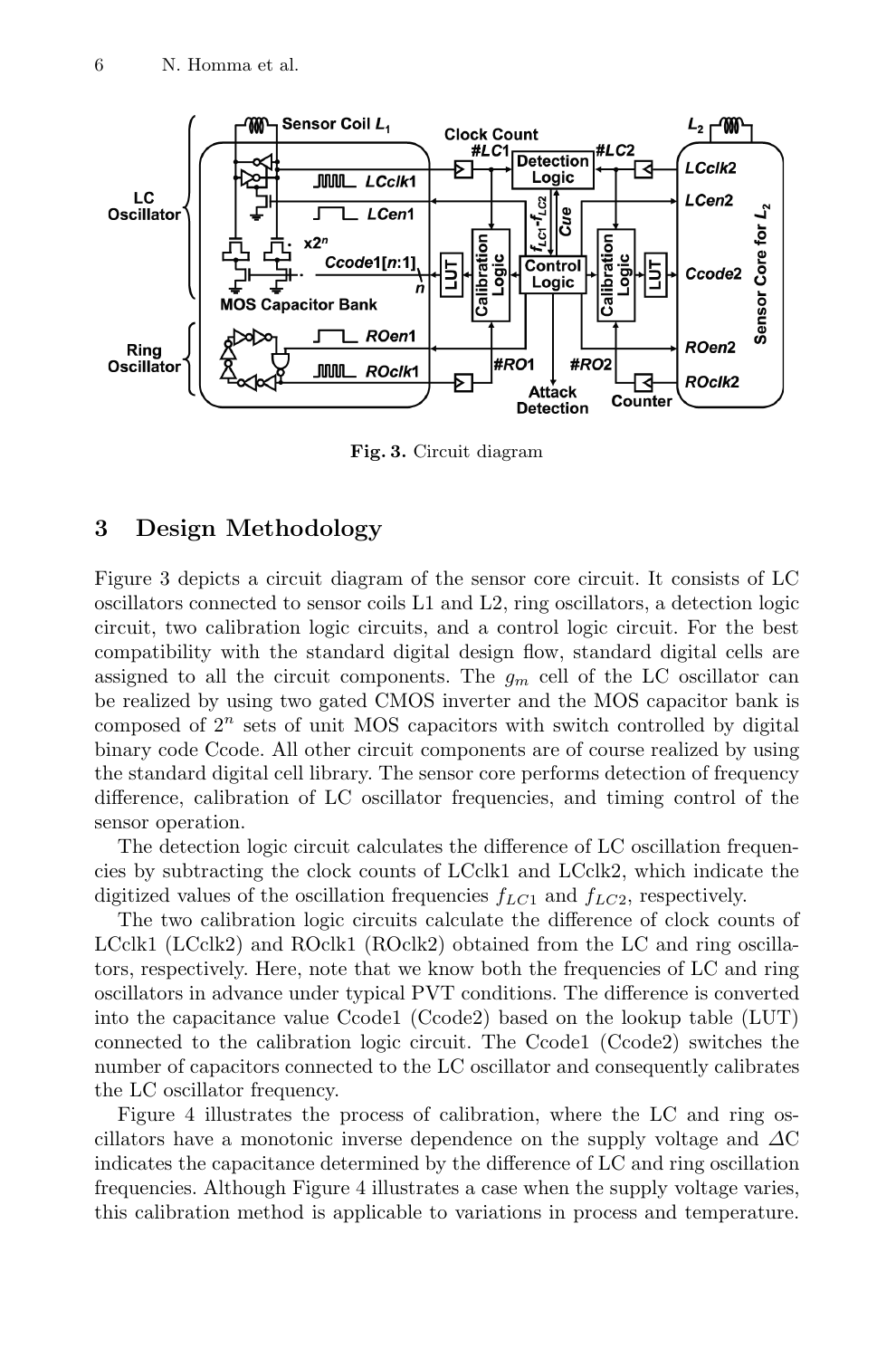



$$
f_{LC} = \frac{1}{2\pi\sqrt{L(C \pm \Delta C)}}
$$

**\****fLC* **: Calibrated LC Oscillation Frequency** *fTarg* **: Target Frequency after Calibration** <sup>Δ</sup>*C* **: Capacitance Change for Calibration**  $(Decided by |f_{RO} - f_{LC}|)$ 

**Fig. 4.** Calibration scheme

In order to suppress the  $f_{LC}$  variation within  $\pm 1\%$ , a 10-bit Ccode resolution is high enough. The LUT for this calibration is essentially a 10-bit subtracter whose gate count is only around  $0.2k$  gates.

The control logic circuit provides the timings of detection and calibration operations, which are determined depending on the cryptographic operation to be protected. Calibration is performed once before the detection operation, which is performed in a timely fashion before and during cryptographic operation. If a frequency difference is detected, a signal to that effect is generated by the control logic circuit. The cryptographic operation is then changed in accordance with the detection signal.

As described above, all components of the sensor core are implemented as fully digital circuits available as standard cells (including transistor switches and capacitance cells), and therefore the sensor can be scaled together with the cryptographic LSI to be protected. The coil size is also scalable due to transistor performance improvement in device scaling. The sensor monitors for probe approach intermittently and periodically, which saves power and minimizes the performance overhead. In addition, the oscillators do not interfere with the cryptographic core since the sensor is usually activated while the cryptographic core is idle.

Figure 5 shows the proposed design methodology for the above sensor with conventional circuit design tools. The cryptographic and sensor cores are first described by a conventional hardware description language (e.g., Verilog-HDL) at the logic design step and synthesized by a logic synthesizer at the logic synthesis step. Logic synthesis is performed for each functional block since it is assumed that all functional blocks handling sensitive data are protected by sensor coils.

After the logic synthesis step, the sensor coils are designed in accordance with the above design. At the netlist generation step, a netlist of the sensor cores is generated for a SPICE simulation of the sensor core. In parallel, the external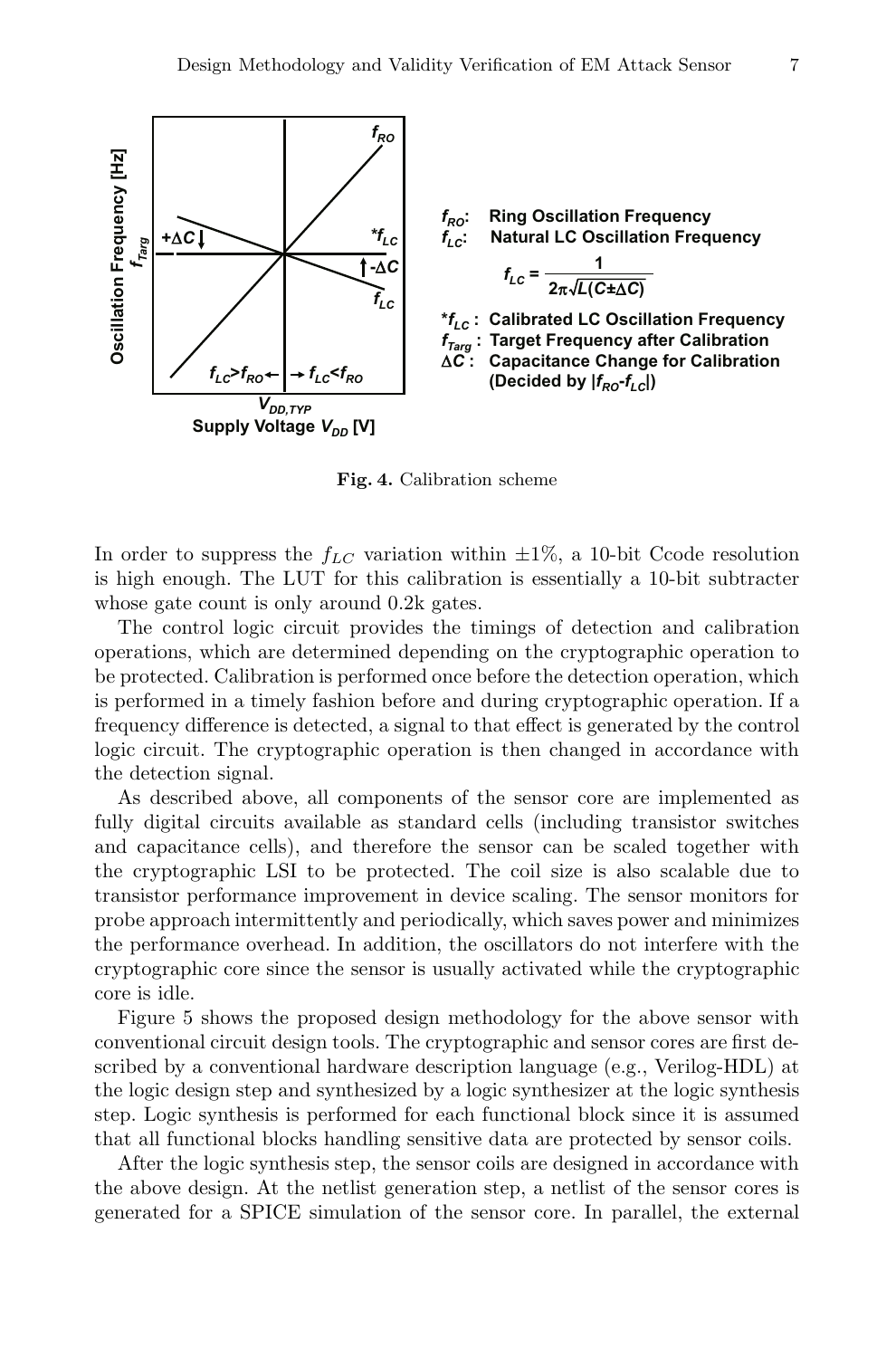

**Fig. 5.** Design flow

shape of the cryptographic and sensor cores is fixed at the floor planning step, which determines the overall coil size (i.e., length and width).

With the coil length and width fixed, at the coil design step, we determine the number of turns, which determines the oscillation frequency. The gap between the wires is also adjusted to fine-tune the oscillation frequency, and the wire width is adjusted to ensure stable oscillation. A wide wire reduces loss in the coil and hence meets the oscillation requirements, at the expense of using more resources to make the wire. Then, we perform a SPICE simulation with the coil parameters for a range of possible PVT conditions and determine the required capacitor bank structure (i.e., the range and step size of capacitance values). Unit capacitors with some margin are pre-arranged at the placement step, and then the actual bank structure is constructed at the following routing step by hard-wire programming between the capacitor bank and the LUT to convert the frequency difference to capacitance value for sensor calibration.

At the coil layout step, we design the coil layout according to the above parameters. Note here that we can utilize digital layout grids to provide the width and spacing of wires. A digital-friendly 2-layer coil layout style [18] is employing where coil is drawn by two different metal layers for orthogonal edges (Fig. 6). The coil can be hidden in the sea of logic interconnections as it only consumes several tens of logic interconnection tracks. Since a high Q factor is not required, it is also not necessary to have a thick upper layer of metal for the coil since phase noise (jitter) in the LC oscillator has no impact on detection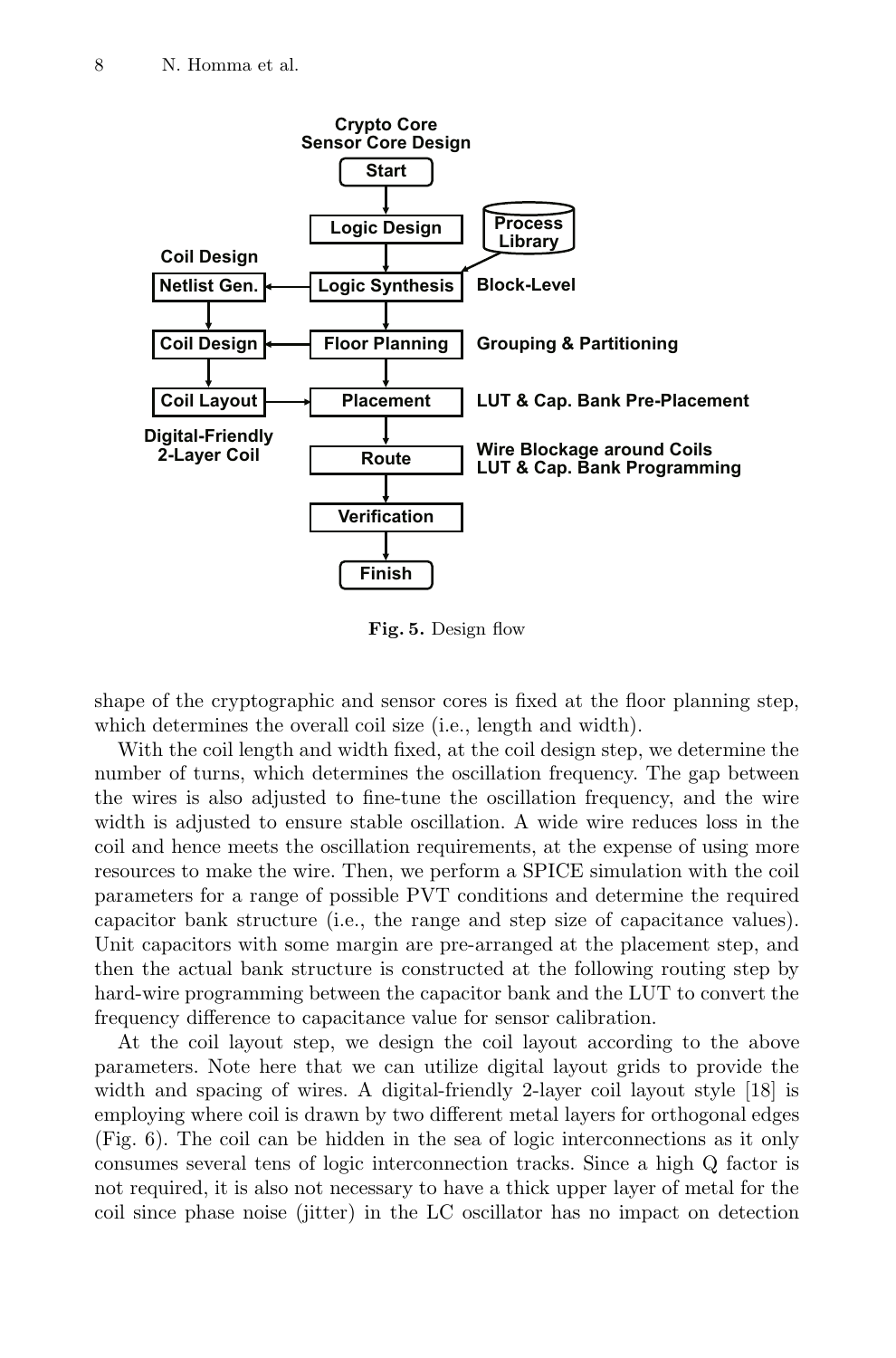

**Fig. 6.** Coil layout: (a) conventional one-layer coil, and (b) orthogonal two-layer coil

accuracy. Therefore, the coil can be fabricated by a standard digital process without any analog/RF options. Unlike analog LC oscillator such as for RF clock synthesizers, careful dedicated analog design is not necessary for this sensor coil and oscillator design, further lowering the design cost.

Based on the coil layout, at the placement and routing step, we place and route the components of the cryptographic and sensor cores, including the capacitor bank and LUT. The capacitor bank has n capacitors of different sizes, and therefore encodes  $2<sup>n</sup> - 1$  capacitance values for an n-bit input. Finally, we can verify the overall functionality with a digital verification tool at the verification step since the input and output of the sensor core are digital.

### **4 Validity Verification**

The validity and performance of the proposed sensor were demonstrated through experiments with a newly fabricated chip designed on the basis of the proposed methodology. We assume here four attack scenarios with a single microprobe approaching during the sensing period, a larger micro probe approaching during the sensing period, a single micro probe approaching while the supply voltage was being changed, and a single micro probe approaching before the sensing period (i.e., during the sleep period). The first scenario assumed a conventional microprobe-based EM attack, such as that described in [8] and [10], where attackers move a microprobe close to the core surface while the sensor is working.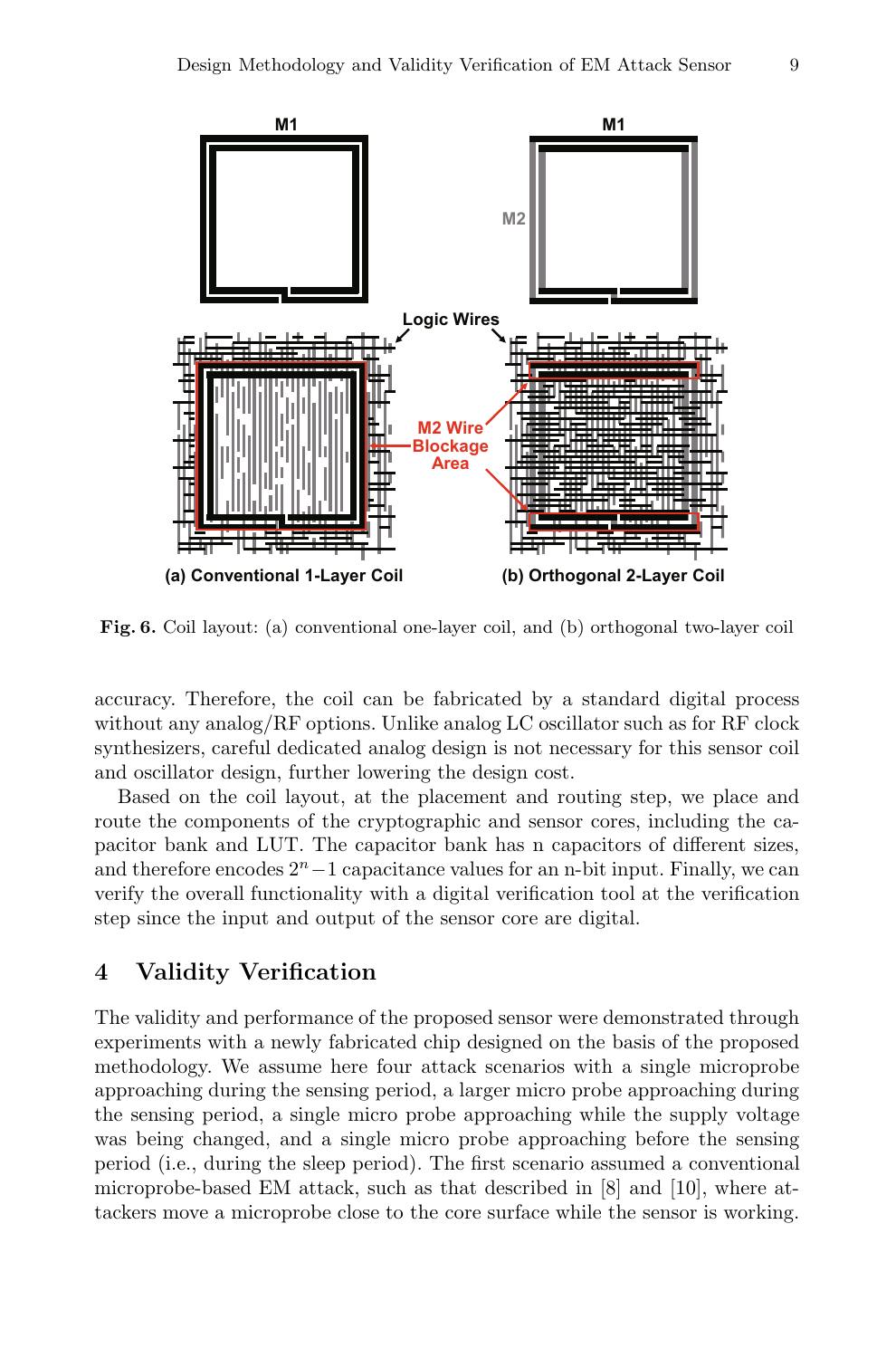

**Fig. 7.** Die photograph and measurement setup

The second scenario assumed an attempt to avoid detection by a larger probe crossing the two coils. This scenario is equivalent to EMA with two micro probes close to the two coils at the same time. The third scenario assumed that the attacker manipulate the PVT conditions to cheat the sensor. Finally, the fourth scenario assumed that the attacker can place a micro probe on the core surface in advance before the cryptographic and sensor cores are switched on, manipulating the PVT conditions.

The proposed sensor was implemented in a TSMC  $0.18 \mu m$  CMOS process by commercial CAD tools. More precisely, we used Design Compiler (G-2012.06- SP3), IC Compiler (vH-2013.03-SP2), and Virtuoso (6.1.4) for the logic synthesis, the P&R, and the coil design, respectively. Figure 7 shows a die photograph and the measurement setup. Two coils (a 4-turn coil  $(L1)$ ) and a 3-turn coil  $(L2)$ ) were placed above an AES processor. The L1 (L2) coil had the resistance of  $76\Omega$  $(55\Omega)$ , the capacitance of 68fF (64fF), and the inductance of 13.2nH (8.5nH) according to the EM field simulation with an equivalent circuit model. The AES processor was based on a common loop architecture operating at one round per clock cycle [19]. The test chip was mounted on a side-channel attack standard evaluation board (SASEBO R-II) [20]. A micro EM probe was fixed on a manipulator, and its position was controlled manually by monitoring through a microscope. We conducted successful microprobe-based EMA using EM waveforms observed in the experimental setup, where the EM signal from the probe was amplified by a 100 W  $+40$  dB power amplifier.

Figure 8 shows the frequency spectra of L1 and L2 in the presence and absence of a micro probe. The oscillation frequency of each coil was clearly shifted by the probe, even at a distance of about  $100 \mu$ m. The result indicates that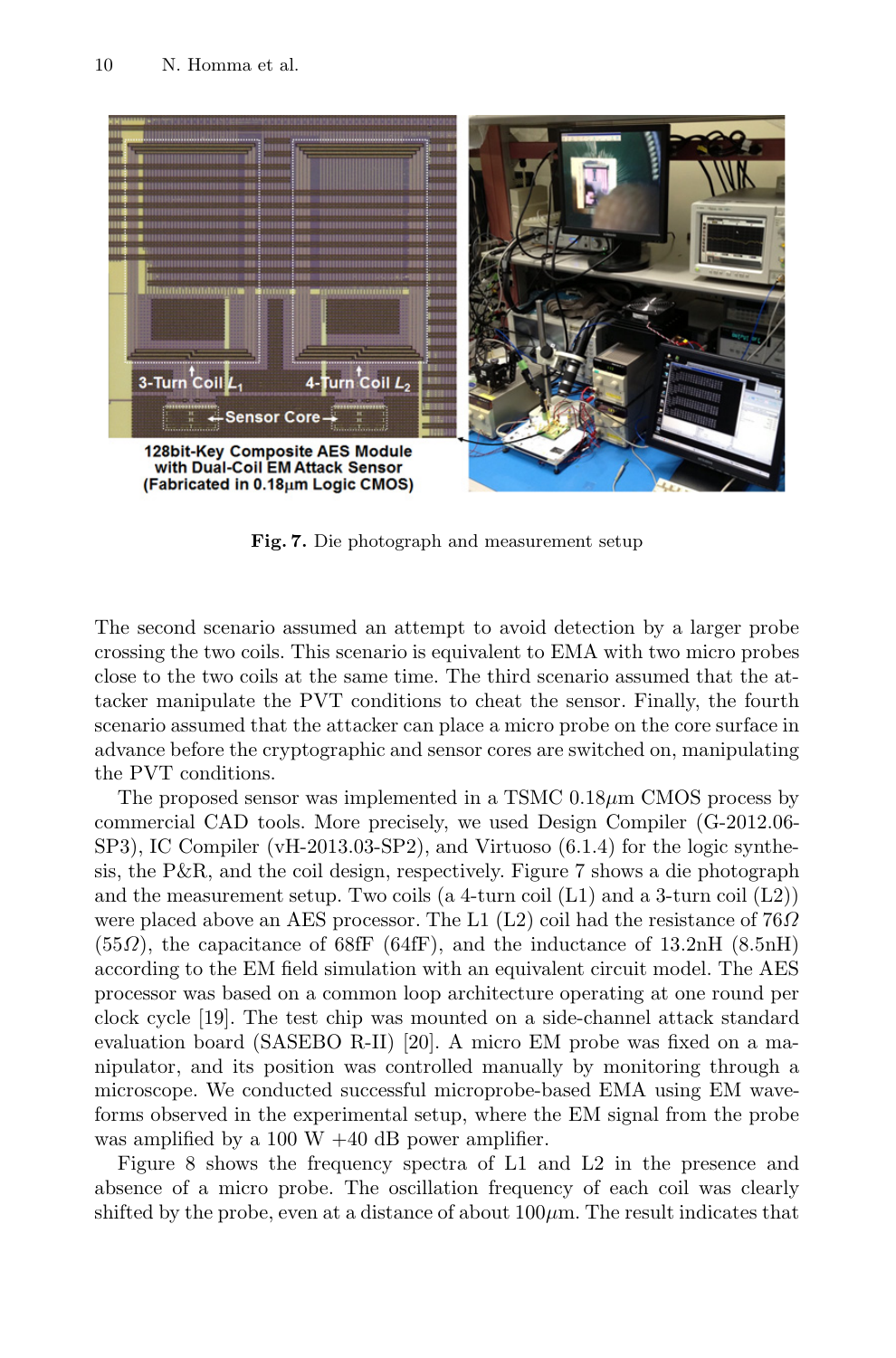

**Fig. 8.** Frequency shift caused by an approaching probe

microprobe-based EM attacks such as those assumed in the first scenario can be easily detected by the sensor.

Figure 9 shows the difference of the frequency shifts of L1 and L2 for different distances between the coils and the probe. The shift ratio of L1 was clearly different from that of L2 when the same probe was used. This suggests that the second scenario is also thwarted by our dual-coil detection scheme. Even if the attacker can observe the magnitude of the frequency shifts, they would still have substantial difficulty in matching the shifts, which are determined by many coil parameters, while performing high-density EM measurements. This result indicates that EM attacks with two micro probes are also detectable.

Figure 10 (a) presents the frequency shift dependence on the supply voltage VDD, where the left and right hands of the figure are the amount of frequency shifts before and after the calibration, respectively. The proposed one-step digital calibration suppresses the  $f_{LC}$  variation to within  $\pm 1\%$  over the temperature range of 0-60  $\degree$ C at a VDD voltage of 1.6-2.0 V which corresponds to a variation greater than  $\pm 10\%$  from the nominal VDD voltage of 1.8 V. This result shows that the proposed sensor is robust against PVT variation since the same calibration method is applicable for a range of possible PVT conditions.

Figure 10 (a) also shows that the sensor can thwart the fourth scenario. The frequency shift due to the approaching probe remains after calibration. The result indicates that even if the probe is brought close to the cryptographic core before its power supply is switched on, the probe can be detected immediately after wake-up. Figure 10 (b) presents the result for a sophisticated fourth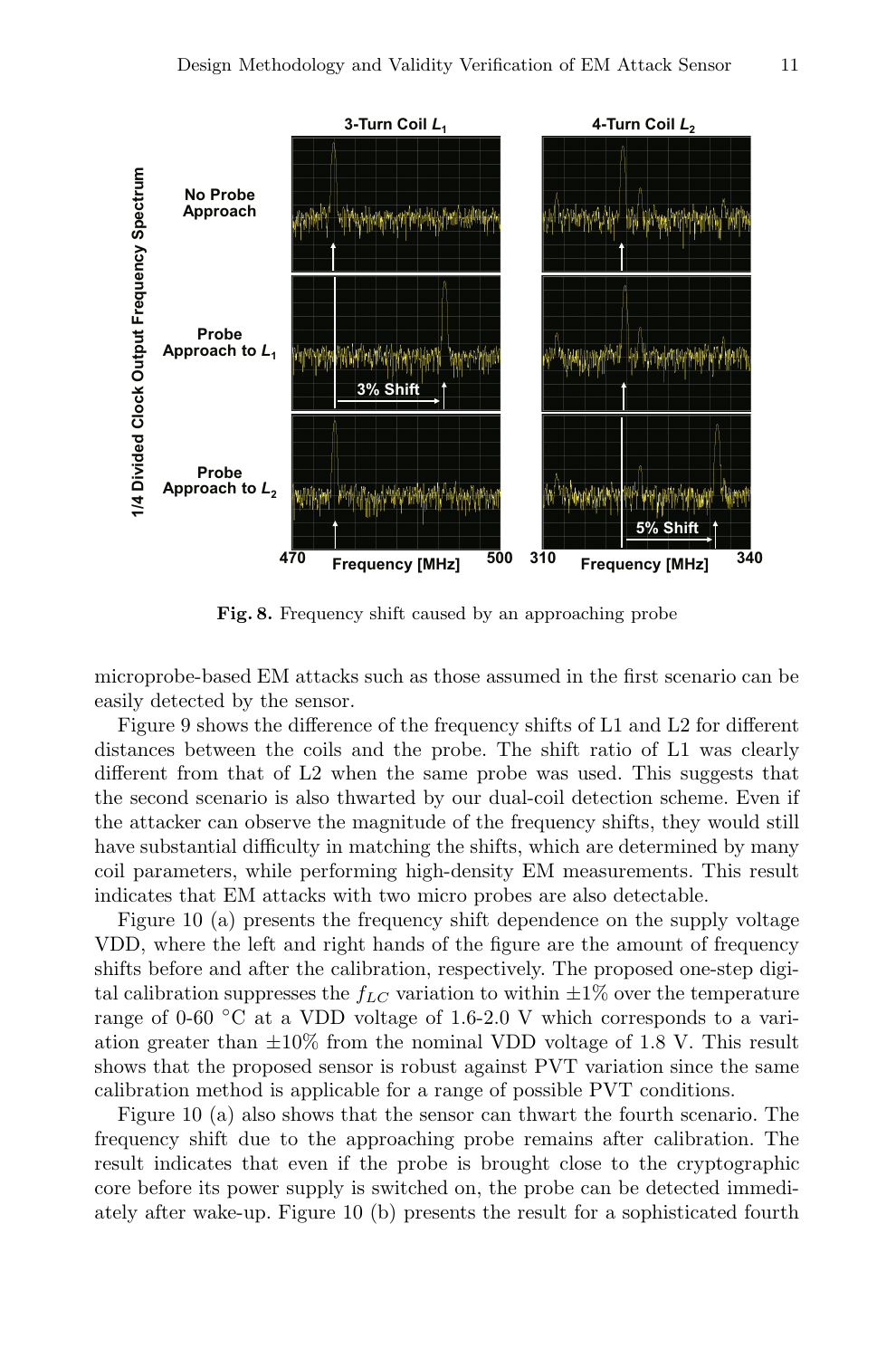

**Fig. 9.** Difference of frequency shifts of L1 and L2 for different distances



**Fig. 10.** Frequency shifts before and after calibration

scenario, where the attacker can manipulate the supply voltage and suppress  $f_{LC}$  variation to within the working range  $(\pm 1\%)$  with a micro probe close to the core surface just after the power is switched on. It should be noted that such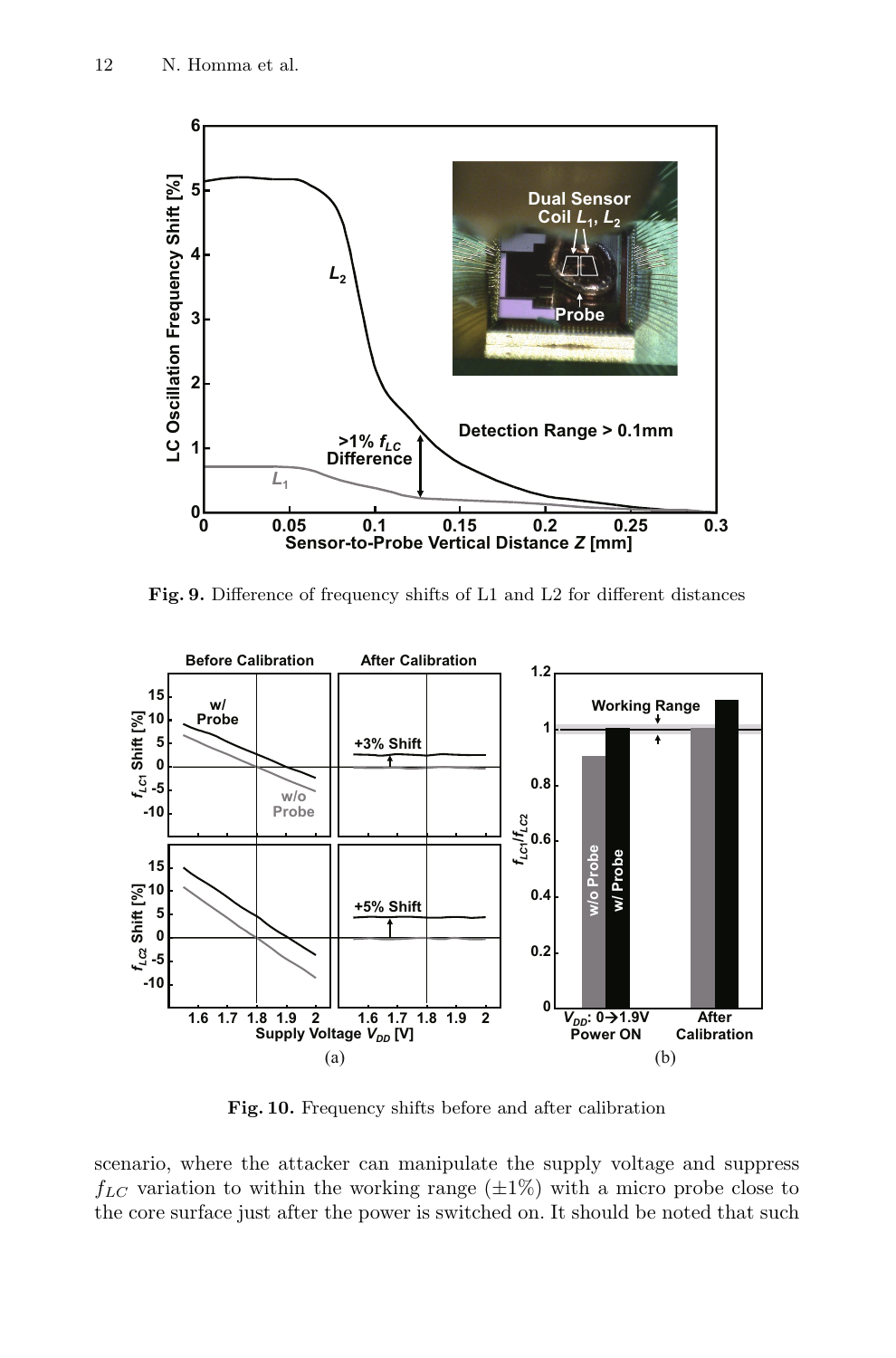|                   | AES Core               | Sensor                 | Total (Sensor Overhead)            |
|-------------------|------------------------|------------------------|------------------------------------|
| 2NAND Gate Count  | 24.3k                  | 0.3k                   | $24.6k (+1.2\%)$                   |
| Wire Resource     | $0.40$ mm <sup>2</sup> | $0.05$ mm <sup>2</sup> | $0.45$ mm <sup>2</sup> (+11\%)     |
| Layout Area       | $0.48$ mm <sup>2</sup> | $0.01$ mm <sup>2</sup> | $(+2\%)$<br>$0.49$ mm <sup>2</sup> |
| Performance       | $125\mu s$ /Enc        | $0.3 \mu s$ /Sense     | $125.3\mu s$ (-0.2%)               |
| Power Consumption | 0.23mW                 | 0.02mW                 | $0.25mW (+9%)$                     |

**Table 1.** Overheads caused by sensor

cheating was also thwarted by the calibration since the  $f_{LC}$  variation is always corrected to within  $\pm 1\%$  in the absence of a probe.

Table 1 summarizes the overheads caused by the sensor hardware. The time for a single detection operation (including calibration and sense operations) can be reduced to  $\langle 1\% \rangle$  of the time for one AES encryption operation, including data I/O. Note that the application considered here is a simple device with a few IO pins, such as smartcard, which can be mainly targeted by microprobebased EMA. Such device usually equips serial IO and outputs the data at each time. This intermittent sensor operation at  $\langle 1\%$  duty cycle significantly reduces the power and performance overheads of the sensor. The power consumption was estimated from a calibration-and-sense operation before an AES encryption operation. With overheads of only 2% in area and 9% in power, the proposed sensor can be used as a countermeasure against microprobe-based EM attacks, filling a large security hole not covered by conventional countermeasures.

#### **5 Discussion**

The experimental results show that the proposed sensor is effective against micro-probe-based EM attacks which cannot be prevented by the conventional algorithmic- and circuit-level countermeasures. EM fault-injection attacks using a micro needle probe, such as that in [9], are also detected by the same principle. Using middle layers to draw sensor coils could also prevent attacks from the backside of the LSI since the magnetic sensing can work through interconnect, transistor and substrate layers. Thus, the proposed countermeasure can detect EM analysis and fault-injection attacks performed close to or on the LSI (front and back) surface in a robust manner.

The proposed sensor would also be invulnerable to frequency injection attacks. First, attackers must measure the original frequency very close to the coil surface but cannot measure it without disturbing the original one. Even if the frequency is known, a significant EM injection power is required to lock an oscillator since each coil is oscillating in a full swing manner. Such powerful EM injection must affect another oscillator. Note again that the oscillation frequencies are different for each other. If both oscillators are locked to the same frequency, the sensor detects it immediately. An attacker might attempt to attach a frequency-injection probe directly to an embedded coil, but it is hard to do it without affecting other wires.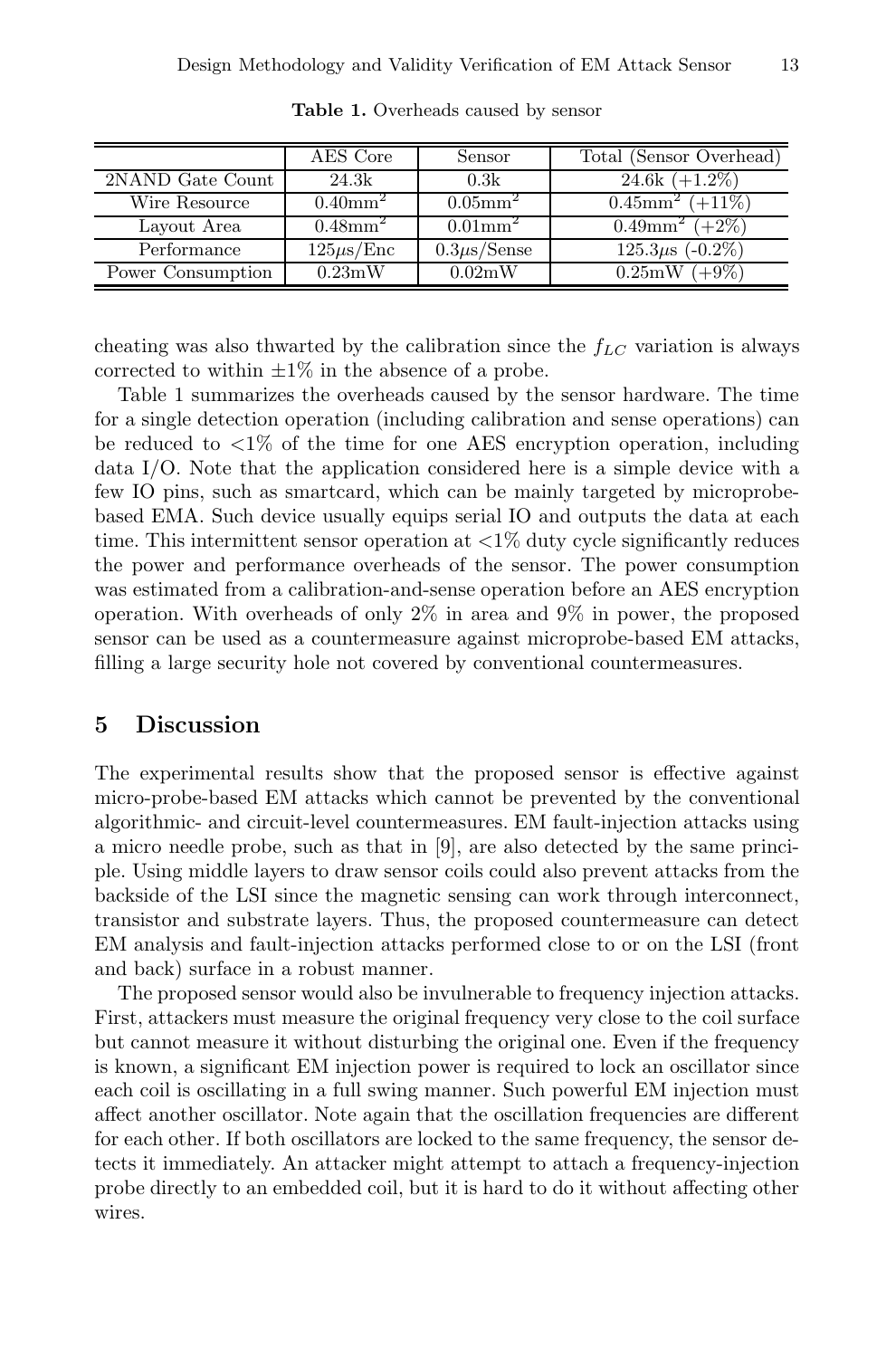One possible attack on the proposed setup would be to eliminate the difference between oscillation frequencies observed by the sensor by using two probes or similar alternatives. However, performing such a sophisticated attack is extremely difficult, even if the attacker can observe the frequency shifts shown in the above experiments. In addition, it is difficult to identify and disable the sensor prior to the attack since the coils and the sensor core are embedded in the sea of logic gates and wires. Reverse engineering to removing the sensor would also be a rather challenging task when the cryptographic core operation is linked with the sensor operation.

The detectable distance between the probe and the sensor is limited to a maximum of 0.1 mm in the experimental setup. The limited maximum detection distance means that conventional EMAs on the chip package such as DEMA and CEMA are still possible, even if the proposed sensor is installed over the cryptographic core. The extension of the maximum detection distance is an open issue that will be addressed in future work. For example, we could extend the detection distance using larger coils. Extending the maximum distance may enable the sensor to detect chip unpacking as well. On the other hand, the proposed sensor can be combined with any other conventional countermeasures due to the low area and performance overheads. In practice, a combination of conventional countermeasures and the proposed technique would work well in a complementary manner.

The power and performance overheads are further reduced by the optimization of intermittent sensor operation. The sensor should operate continuously during the cryptographic operations for increased security. However, intermittent operation would be sufficient for many applications. For example, one-time calibration and sensing before continuous cryptographic operations might be practical. Designers and users can determine the operation timing according to the target application and intended use. The post-detection operations (e.g., termination or dummy operations) should also be optimized depending on the application. Such optimizations will also be examined in future work.

## **6 Conclusion**

This paper presented the design methodology and validity verification of a new countermeasure against microprobe-based EM analysis and fault-injection attacks. The proposed countermeasure detects variations in the EM field caused by a micro EM probe approaching the cryptographic LSI, and therefore thwarts microprobe-based EMA that cannot be prevented by conventional algorithmicand circuit-level countermeasures. A dual-coil sensor architecture and an LUTprogramming-based digital sensor calibration can prevent such EM attacks in a variety of scenarios where one or more micro EM probes are used under different PVT conditions. All components of the sensor core are implemented in a fully digital circuit and therefore can be scaled together with the cryptographic LSI to be protected.

The proposed systematic design flow for the sensor is based on standard digital circuit design tools. All the sensor circuit components, including the sensor coils,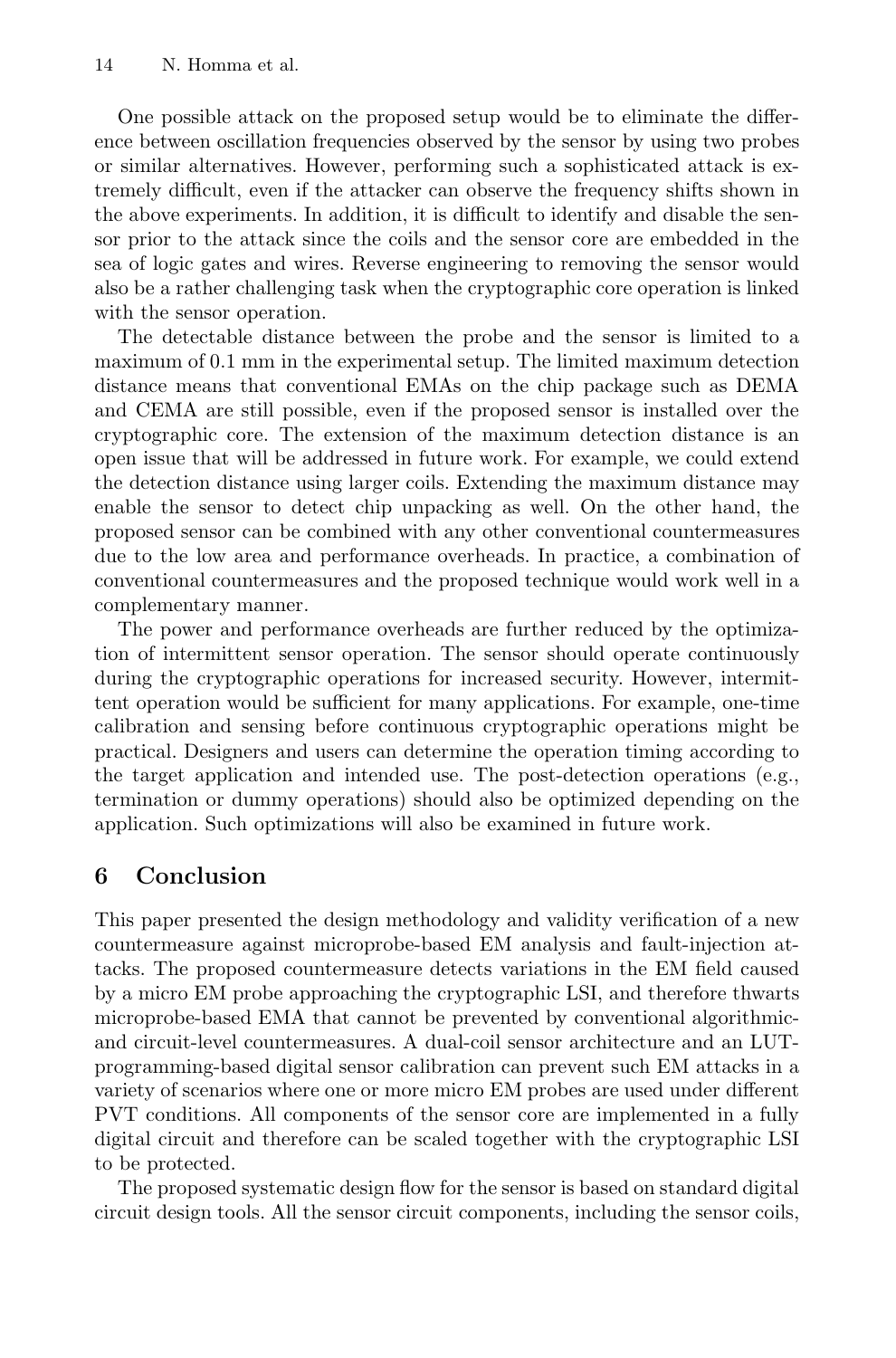was semi-automatically designed by the synthesis and placement software once the coil parameters were fixed. The validity and performance of the sensor were demonstrated through experiments using a prototype integrated into an AES processor. The results show that our sensor successfully detects microscale EM probes approaching the AES processor for all assumed attack scenarios.

The sensor was designed based on the proposed design flow and integrated with overheads of only 2% in area, 9% in power, and 0.2% in performance, which are much lower than those of alternative active shield techniques. Such low overheads make it possible to implement the proposed technique together with conventional countermeasures developed for other types of attacks. Although the proposed countermeasure cannot thwart all types of EM attacks, it can significantly reduce the complexity and cost associated with conventional countermeasures against microprobe-based EMA. One direction of future work will be to find the most effective combination of the proposed and conventional countermeasures.

#### <span id="page-14-5"></span>**References**

- <span id="page-14-0"></span>1. Kocher, P.C.: Timing attacks on implementations of Diffie-Hellman, RSA, DSS, and other systems. In: Koblitz, N. (ed.) CRYPTO 1996. LNCS, vol. 1109, pp. 104–113. Springer, Heidelberg (1996)
- 2. Kocher, P.C., Jaffe, J., Jun, B.: Differential power analysis. In: Wiener, M. (ed.) CRYPTO 1999. LNCS, vol. 1666, pp. 388–397. Springer, Heidelberg (1999)
- <span id="page-14-1"></span>3. Mangard, S., Oswald, E., Popp, T.: Power Analysis Attacks - Revealing the Secrets of Smart Cards. Springer (2007)
- 4. Gandolfi, K., Mourtel, C., Olivier, F.: Electromagnetic analysis: Concrete results. In: Koç, Ç.K., Naccache, D., Paar, C. (eds.) CHES 2001. LNCS, vol. 2162, pp. 251–261. Springer, Heidelberg (2001)
- <span id="page-14-2"></span>5. Quisquater, J., Samyde, D.: Electromagnetic analysis (EMA): Measures and counter-measures for smart cards. In: Attali, S., Jensen, T. (eds.) E-smart 2001. LNCS, vol. 2140, pp. 200–210. Springer, Heidelberg (2001)
- <span id="page-14-3"></span>6. Agrawal, D., Archambeault, B., Rao, R., Rohatgi, P.: The EM side-channel(s). In: Kaliski Jr., B.S., Koç, Ç.K., Paar, C. (eds.) CHES 2002. LNCS, vol. 2523, pp. 29–45. Springer, Heidelberg (2003)
- <span id="page-14-4"></span>7. R´eal, D., Valette, F., Drissi, M.: Enhancing Correlation Electromagnetic Attack Using Planar Near-Field Cartography. In: DATE 2009, pp. 628–633 (2009)
- 8. Peeters, E., Standaert, X., Quisquater, J.: Power and electromagnetic analysis: Improved model, consequences and comparisons. Integration, the VLSI Journal 40(1), 52–60 (2007)
- 9. Moro, N., Dehbaoui, A., Heydemann, K., Robisson, B., Encrenaz, E.: Electromagnetic fault injection: towards a fault model on a 32-bit microcontroller. In: FDTC 2013, pp. 77–88 (August 2013)
- 10. Sugawara, T., Suzuki, D., Saeki, M., Shiozaki, M., Fujino, T.: On Measurable Side-Channel Leaks Inside ASIC Design Primitives. In: Bertoni, G., Coron, J.-S. (eds.) CHES 2013. LNCS, vol. 8086, pp. 159–178. Springer, Heidelberg (2013)
- 11. Tiri, K., Hwang, D., Hodjat, A., Lai, B.-C., Yang, S., Schaumont, P., Verbauwhede, I.: Prototype IC with WDDL and differential routing – DPA resistance assessment. In: Rao, J.R., Sunar, B. (eds.) CHES 2005. LNCS, vol. 3659, pp. 354–365. Springer, Heidelberg (2005)